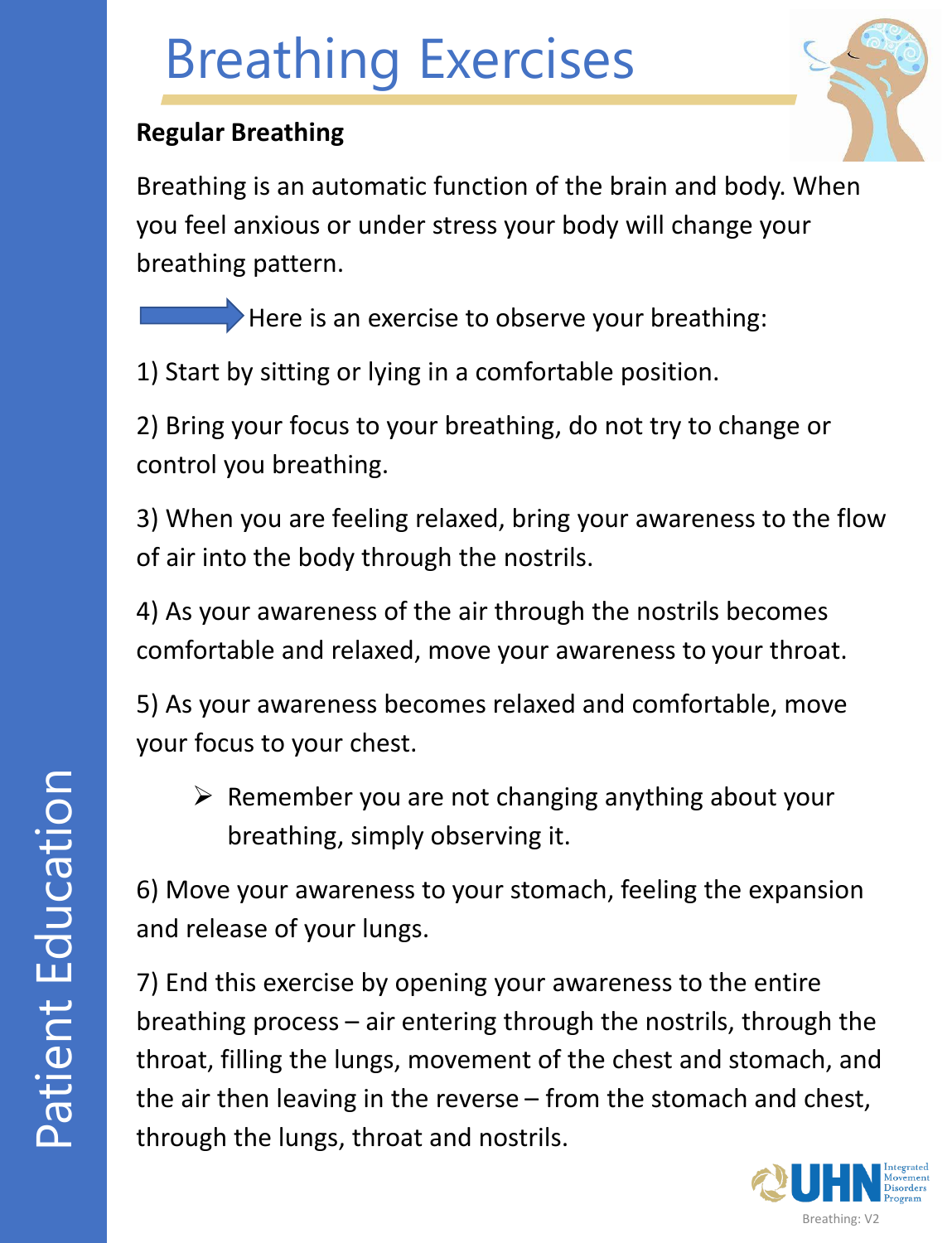### **Deep Breathing**

There are a number benefits to deep breathing. It relaxes the body and mind, improves blood flow, is natural painkiller and increases energy.

Here is an exercise for deep breathing:

Sit or lie down in a comfortable position. Place one hand on your chest and the other on you stomach just below your rib cage. As you breathe in, the hand on your stomach moves with the expansion of your lungs. Little to no movement should be noted with your hand on your chest.

 $\triangleright$  The goal is to move your breath from the upper chest to your lower stomach.

When deep breathing, breathe in slowly through the nose and hold when you feel full. Then breathe out slowly through pursed lips and hold when you feel empty. Repeat.

**Practice** deep breathing for 3-8 minutes about 3-4 times a day. Over time as you become used to this type of breathing, less effort is needed, you can gradually increase how long you do it for.

 $\triangleright$  As you begin to practice deep breathing, keep in mind taking in really deep breaths or too many breaths can cause you to feel lightheaded. If this happens, resume your normal rate of breathing and this sensation will pass.



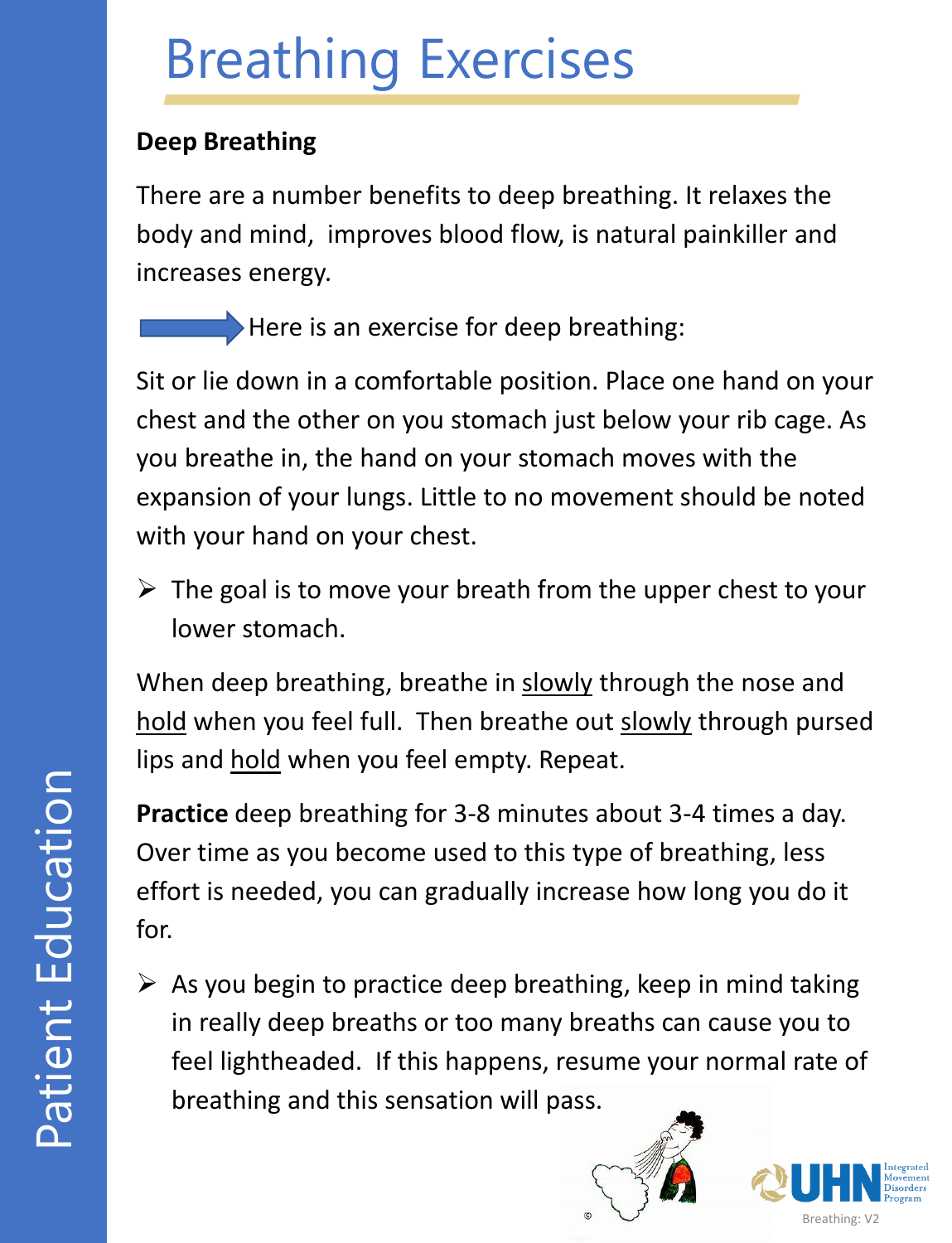#### **4-7-8 Method**

There are benefits to practicing different breathing techniques: exercising your lungs can quiet the mind, help reduce anxiety and improve sleep.

With movement disorders, poor sleep is common. Sometimes it is challenging to sleep if your thoughts are racing.

 $\blacktriangleright$  Here is a breathing technique to help quiet the mind and can help getting to sleep.

1) Settle into a comfortable position, breathe out completely.

2) Breathe in through your nose, to the count of **4**.

3) Hold your breath for **7** seconds.

4) Breathe out through your mouth making a whoosh sound, to the count of **8**.

Repeat 3-4 times



For some, this technique might be challenging. A modified version of this breathing technique is the triangle or **3-3-3** method.

- 1) In a comfortable position, breathe out completely.
- 2) Breathe in through the nose to the count of 3.
- 3) Hold your breath for 3 seconds.

4) Breathe out through your mouth to the count of 3.

Repeat 3-4 times

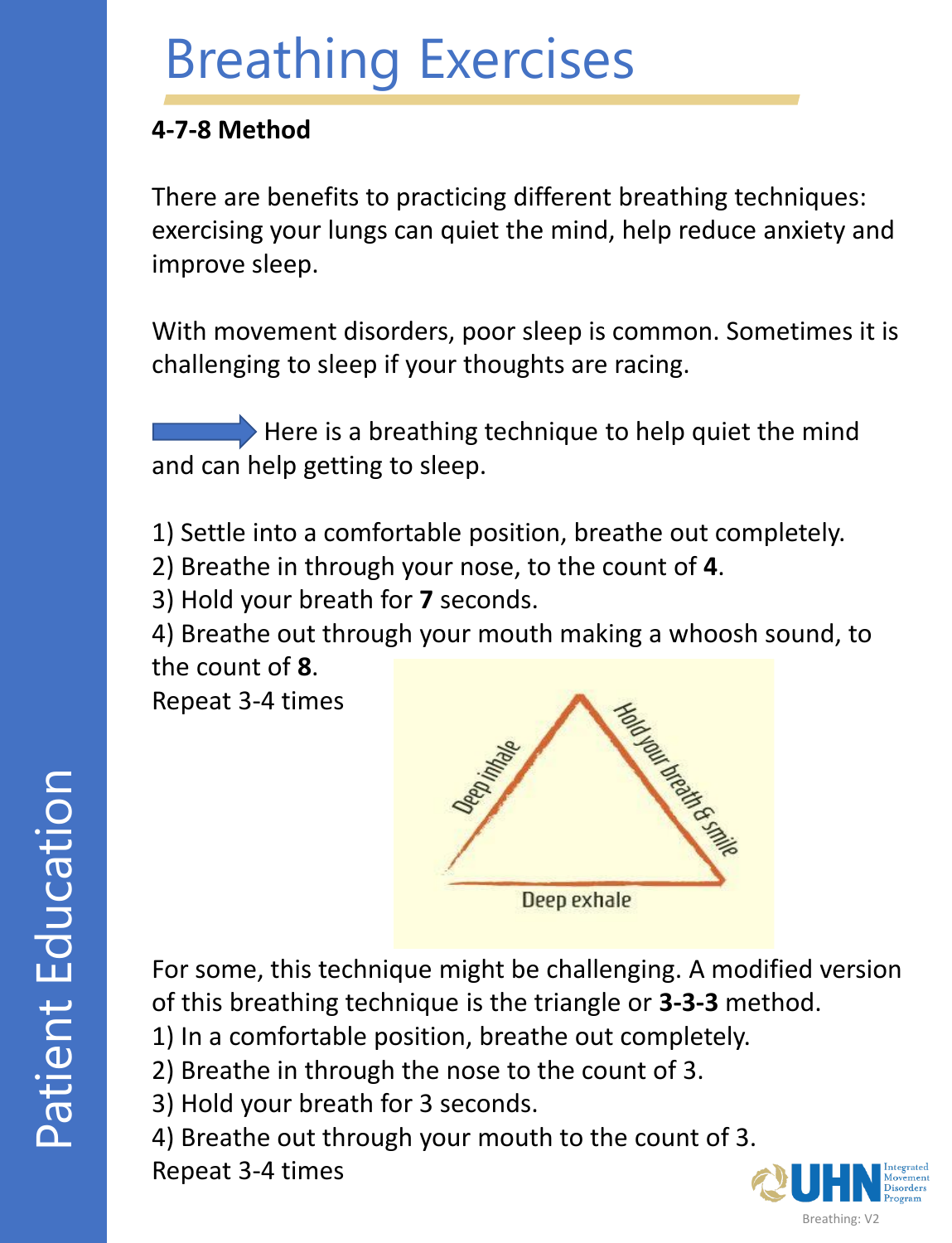### **Mindful Breathing**

This exercise can be done standing up or sitting down, anytime or anywhere.

Be still and focus on your breath for about 1 minute.

1) Start by slowly breathing in and out. (The breath cycle takes about 6 seconds, in through the nose and out through the mouth.)

2) As you let your breath flow effortlessly in and out, let go of your thoughts.

3) While staying aware of your breath, allow your thoughts to come and go freely.

4) Notice when you find your thought have left your breath and are on other tasks or worries. Gently bring your thoughts back to your breath.

5) Be purposeful in focusing on being aware of your breath entering through your nose and moving to fill your lungs.

6) Keep your awareness as your breath leaves your body through your mouth, taking with it any stress, worry or anxiety.

 $\triangleright$  If you found 1 minute of this exercise beneficial, try increasing to 2 or 3 minutes?